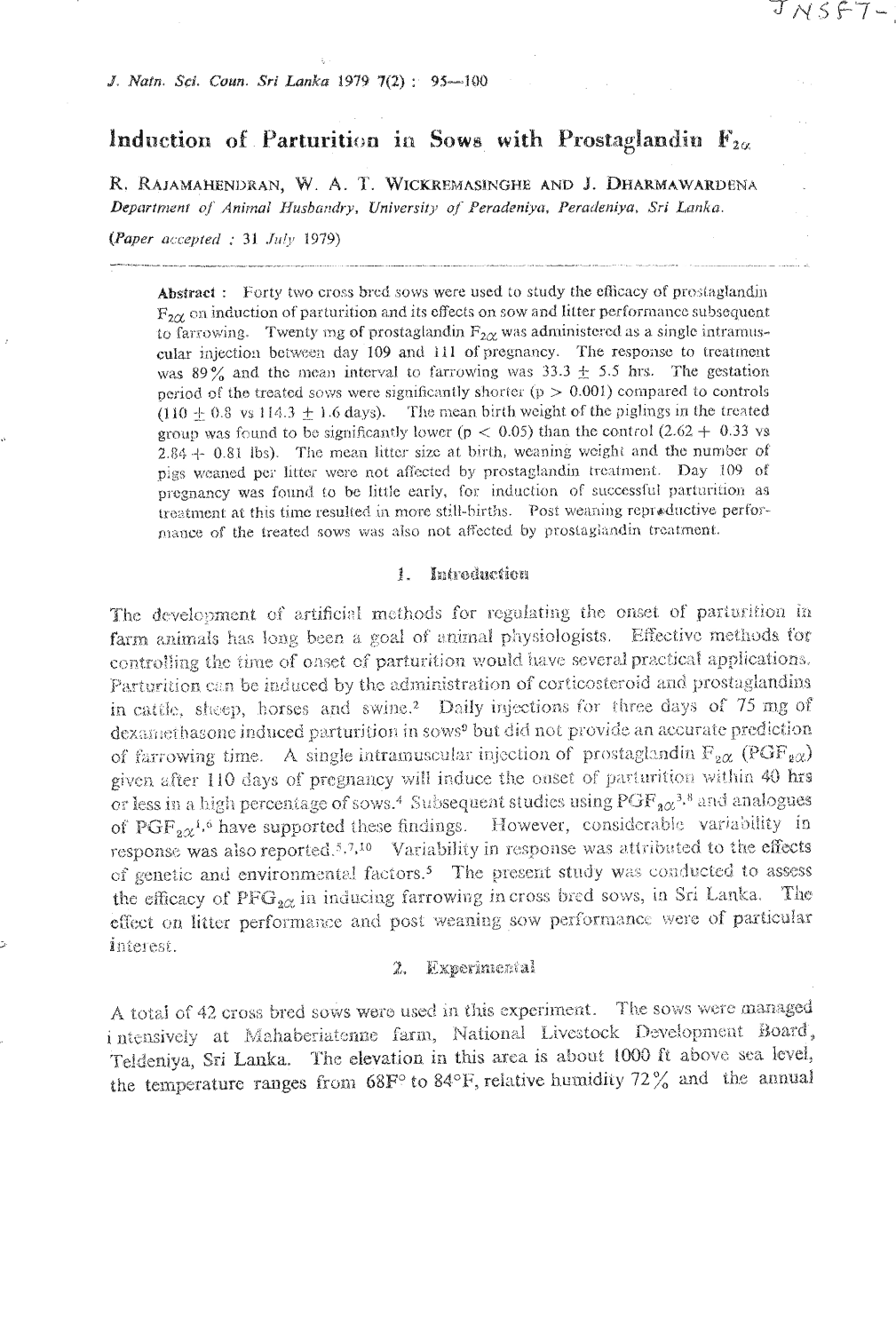rainfall is between 55 to 75 inches. The sows in the farm were given locally mixed concentrate feed containing 16% crude protein at the rate of 2 lbs per sow per day before service. Thereafter, the amount of concentrate was gradually increased upto 6 lbs per day per sow before farrowing. Ad-lib feeding was given during the period of lactation. A creep feed of crude protein content of  $20\%$  to  $21\%$  was gradually introduced to the piglings one week after farrowing and given ad-lib upto 2 months of age when they were weaned from the sow and transferred to the fattening unit.

The experiment was carried out in two stages. Initially, a preliminary trial was done to determine the effective dose of  $PGF_{2\alpha}$  to induce farrowing successfully. In this trial, four sows were given  $\text{PGF}_{2\alpha}$  intramuseularly at the rate of 5 mg per sow, 4 sows with 10 mg and another 4 sows with 20 mg of  $PGF_{2\alpha}$ .<sup>10</sup> The results of this trial suggested that 20 mg of  $\mathrm{PGF}_{2\alpha}$  is the optimum dose for induction of parturition in sows. In the experiment proper, 30 sows were used. Nineteen sows were treated with a single intramuscular injection of 20 mg of  $\mathrm{PGF}_{2\alpha}$  and the balance 11 were kep as controls. All animals were not treated on the same day but on several visits withint one and a half months. The pregnancy period of treated sows varied from day 109 to 111 (day 1 = day of service). The PGF<sub>2 $\alpha$ </sub> treated and the control sows were kept in different sets of farrowing pens. These pens were in pairs, each pair having a common opening so that only the piglings can go through. The sows were housed in such a way that there was no mixing of piglings of the treated and control groups.

Constant observation was made following treatment to determine side effects, to record the interval from injection to the birth of first pigling, the interval between births of successive piglings, signs of dystocia and retained placenta. Baby piglings were wiped dry immediately after birth, numbered and weighed. The number of piglings born alive and the still-births were recorded. Piglings were weaned at the age of 2 months, their weight recorded and transferred to the fattening unit. The sows were served at post weaning oestrus and the time from weaning to fertile oestrus was determined. The litter size and birth weights were also recorded at subsequent farrowing. Student 't' distribution was used to test the significance of treatment effects.

# 3. Results

The results of the response of sows and litter performance following treatment are summarised in Table 1. Of the 19 animals treated with  $PGF_{2\alpha}$ , 17 responded to treatment and farrowed within 22 to 44 hrs with a mean interval of 33.3  $\pm$  5.5 hrs. The distribution of sows according to the time interval from the administration of  $PGF_2\alpha$  until birth is shown in Figure 1, and it can be seen that 7 out of 19 sows farrowed 32 to 37 hours after treatment. The two sows which failed to respond to treatment farrowed 75 hours later. The pregnancy period of the treated sows was significantly reduced (p < 0.001) compared to the control group (110.8  $\pm$  0.8 vs 114.3  $\pm$  1.6 days).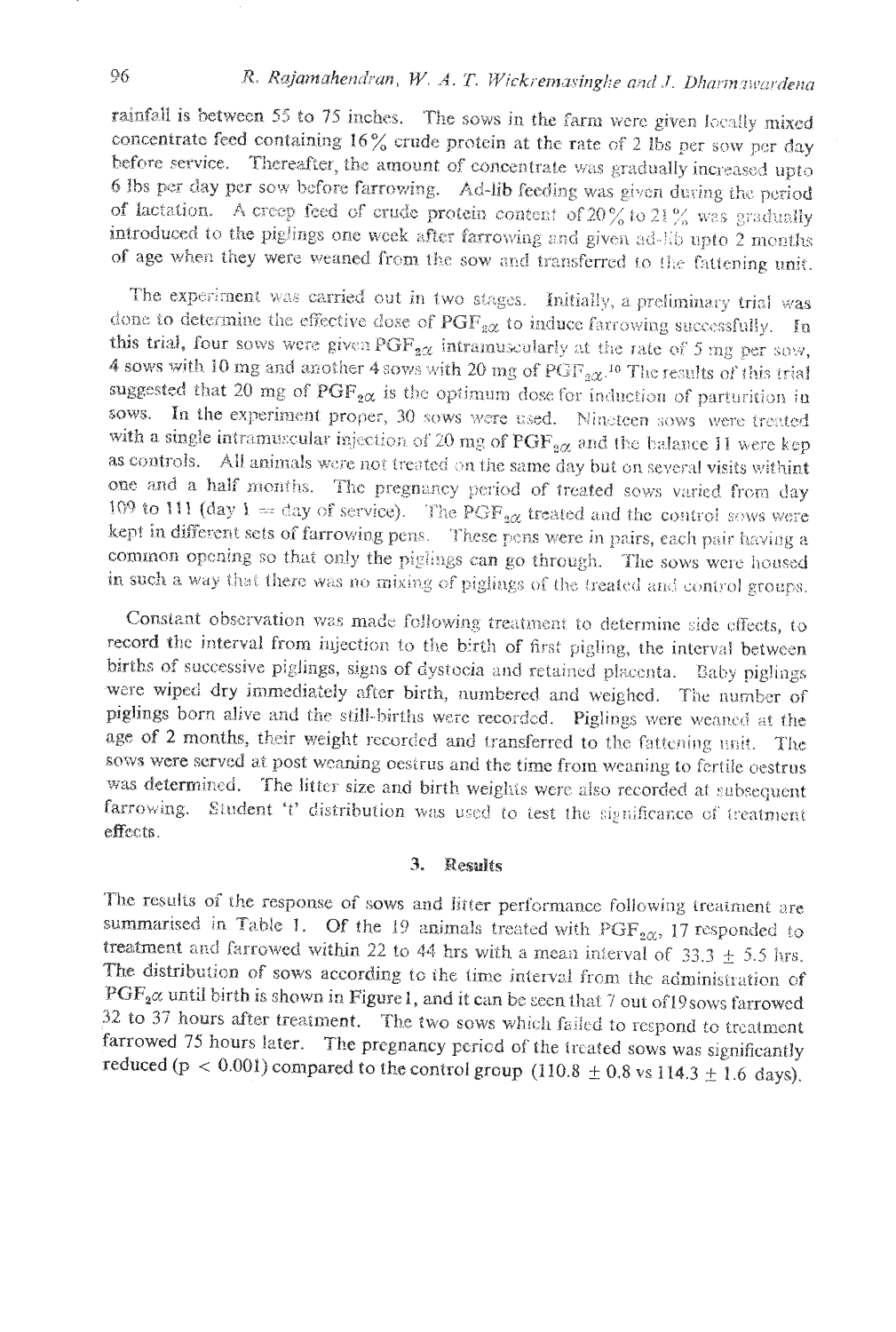There were no signs of dystocia or any significant differences in the time taken from the birth of first pigling to expulsion of placenta, in either group. In both treated and control sows, milk was present in the mammary glands prior to the onset of parturition and normal milk secretion was initiated following parturition except for one sow in the treated group.

TABLE 1. Effects of intramuscular injection of prostaglandin  $F_2\alpha$  on production characteristics of sows and piglings.

| Characteristics                                          |         | Treated  |    |                       | Controi          |                |         |
|----------------------------------------------------------|---------|----------|----|-----------------------|------------------|----------------|---------|
| Total number of animals                                  |         |          | 19 |                       |                  | Ħ              |         |
| Gestation length (days)                                  | $\{a\}$ | 110.8    |    | $+ 0.8$ <sup>**</sup> | 114.3            | ⊹⊹             | 1.5     |
| Time from injection to farrowing (hours)                 |         | 33.3     |    | $+$ 5.5               |                  | <b>Service</b> |         |
| Litter size at birth (numbers/litter)                    |         | 8.7      |    | $+2.0$                | 8.8              |                | $+3.6$  |
| Namber still-born per litter                             |         | 1.3      |    | $+3.3$                | 0.5              |                | $+1.0$  |
| Live pigs at birth (number/litter)                       |         | 7.4      |    | $+2.9$                | 8.4              |                | $+3.9$  |
| Mean birth weight/pig (ibs)                              |         |          |    | $2.62 + 0.33(*)$      | $2.84 \div 0.28$ |                |         |
| Time from first pigling to expulsion of placenta (hours) |         | 4.8      |    | $+2.0$                | 4.3              |                | $+ 1.7$ |
| Live pigs weaned per litter                              |         | 6.7      |    | $+$ 1.9               | 6.8              |                | $+2.1$  |
| Mean weight at weaning (ibs)                             |         | 27.1     |    | $+2.5$                | 27.5             |                | $+3.6$  |
| Time from weaning to fertile eestrus (days)              |         | 9.3.     |    | $+13.7$               | 9.2              |                | $+1.1$  |
| Mean litter size at subsequent facrowing                 |         | 8.9      |    | $+ 2.7$               |                  |                |         |
| Mean birth weight at subsequent farrowing (lbs)          |         | $2.88 +$ |    | - 0.21                |                  |                |         |
|                                                          |         |          |    |                       |                  |                |         |

 $(a)$  Mean + standard deviation

 $(**)$  Significant at 0.1% level

 $(*)$  Significant at 5% level



Figure 1.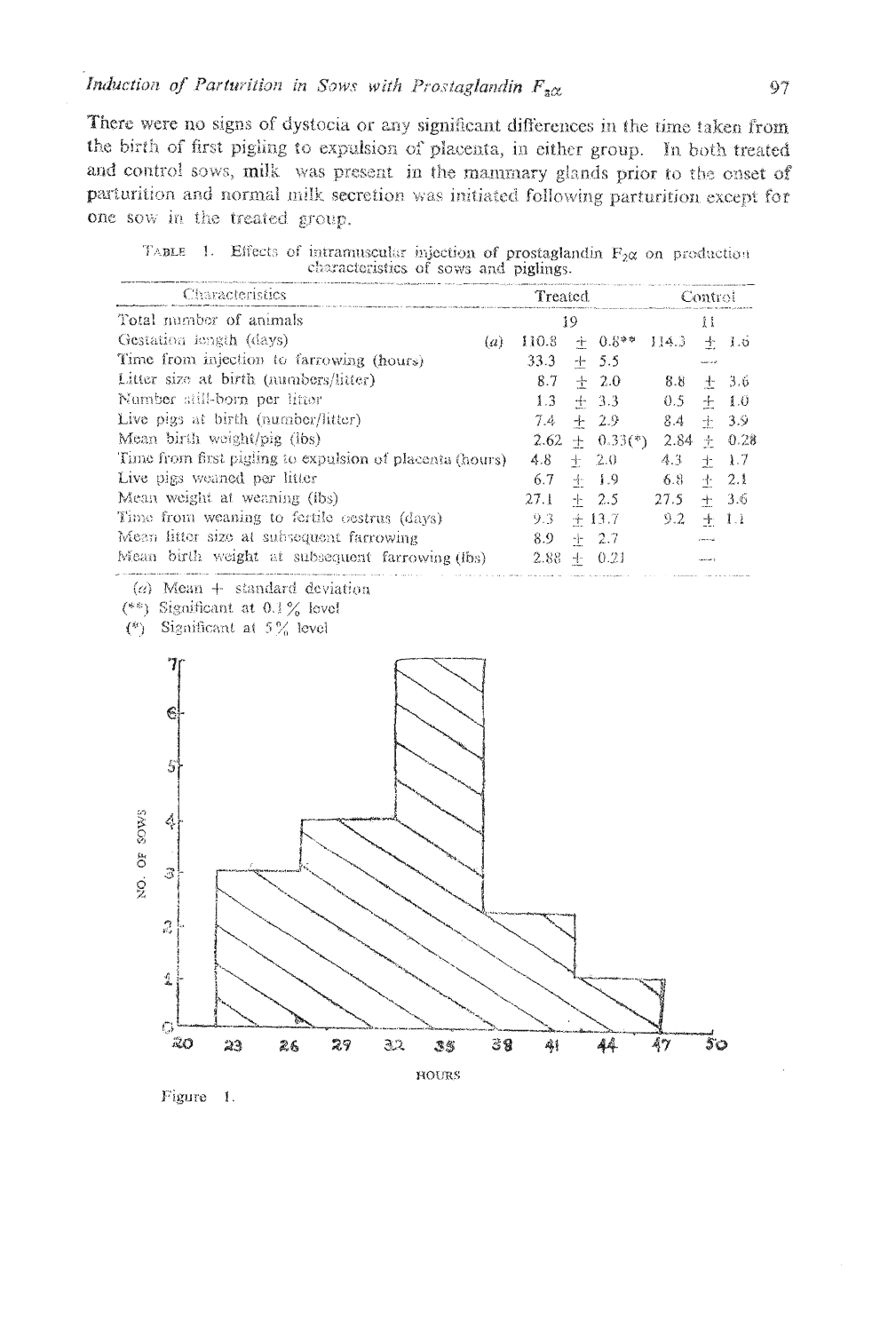The number of live and still-born piglings per litter between the two groups did not differ significantly ( $p > 0.05$ ). The mean litter size at birth was 8.7  $\pm$  2.0 and  $8.8 \pm 3.6$  for the treated and control groups, respectively. Number of still-births in the treated group was 22 and the control group 5. In the treated group all the still-births were from the sows treated with  $PGF_{200}$  on day 109 of pregnancy. The mean birth weight of the piglings was significantly reduced ( $p < 0.05$ ) in the treated group compared to controls  $(2.62 + 0.33 \text{ vs } 2.84 + 0.8)$ . The weaning weight at 8 weeks and number of piglings weaned did not differ between the treated and control groups.

Soon after weaning, the sows returned to oestrus normally except for one sow in the treated group which returned to oestrus 56 days after weaning and two sows in the control group which took 25 and 34 days, respectively, to return to oestrus. The distribution of the sows according to the period taken from weaning to fertile oestrus is shown in Table 2. It can be seen that the majority of them returned to oestrus within one week after weaning. The mean litter size and birth weight of piglings at subsequent farrowing for the PGF<sub>20</sub> treated group were 8.9  $\pm$  2.7 and 2.88  $\pm$  0.21 lbs respectively.

| weaning to the first oestrus |  |                                                                                                                                                                                                                               |                    |                      |       |
|------------------------------|--|-------------------------------------------------------------------------------------------------------------------------------------------------------------------------------------------------------------------------------|--------------------|----------------------|-------|
|                              |  | $0-3$ days $4-6$ days $7-10$ days                                                                                                                                                                                             |                    | $10 \ \mathrm{days}$ | Total |
| Treated                      |  | 10                                                                                                                                                                                                                            | 46                 |                      | 19    |
| Control                      |  |                                                                                                                                                                                                                               | <b>Service and</b> |                      | 10    |
|                              |  | In the contract of the same in the case of the contract of the company of the contract of the contract of the contract of the contract of the contract of the contract of the contract of the contract of the contract of the |                    |                      |       |

|  | <b>TABLE</b> 2. Frequency distribution of sows according to the time taken from |
|--|---------------------------------------------------------------------------------|
|  | weaning to the first oestrus                                                    |

In addition to the effects related to parturition, the following behavioural changes were observed in almost all the treated animals immediately after  $PGF_{p\alpha}$  treatment. There were increased sweating in the nostril region, increased respiration rate, increased grunting, rooting and biting various objects in the farrowing pen. These relations were observed 10 minutes after the administration of  $\mathrm{PGF}_{2\alpha}$  and lasted for about 30 minutes.

## 4. Discussion

The results of this study demonstrate that administration of 20 mg of PGF<sub>20</sub> to pregnant sows after 109 days of pregnancy, induces parturition  $33.3 \pm 5.5$  hours later. Similarly, Diehl and others<sup>3</sup> observed that the interval from administration of  $PGF_{2\alpha}$  until birth of first pigling was 33 ± 2 hours. Ash and Heap<sup>t</sup> and Downey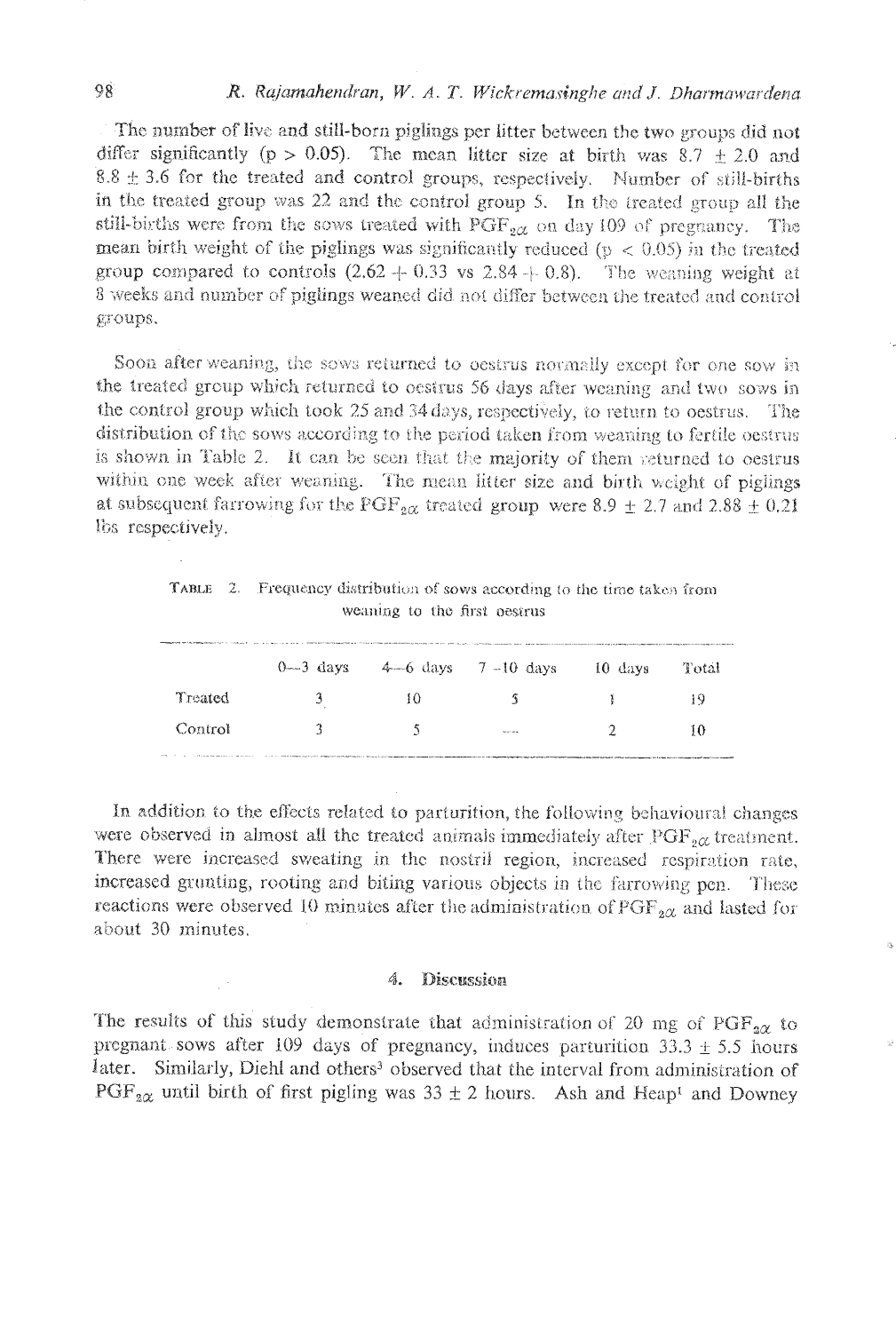$et$  al<sup>6</sup> found that parturition began about 26 and 27 hours, respectively, after the injection of analogues of PGF<sub>2 $\alpha$ </sub>. In the results reported here 89% of the sows farrowed within 22 to 44 hours. This is in agreement with previous studies, reporting 80% to 90% of animals responding to treatment with  $PGF_{2\alpha}$ .<sup>4,12</sup>

The number of live piglings at birth was not affected by  $\mathrm{PGF}_{2\alpha}$  treatment. However, the mean birth weight of the piglings in the treated group was significantly lower than the controls. Similar observations were made by others.<sup>5,11,12</sup> This low weight is expected, because parturition was induced and piglings are born 3 days early. Inspite of the low birth weight, the mean weaning weight and the number of piglings weaned at 8 weeks in the treated group did not differ from the controls and this observation again is in agreement with previous studies. Even though there were 22 and 5 still births in the treated and control groups, respectively, the difference was not significant. In the treated group, all the still-births were from sows treated with  $PGF_{2\alpha}$  on day 109 of pregnancy. Hence, it is not advisable to induce parturition before day 110 of pregnancy.

Very little data is available on the post weaning performance of  $\mathrm{PGF}_{2\alpha}$  treated sows. The results of this study clearly demonstrate that post weaning fertile oestrus, subsequent litter size and mean birth weight were not affected by  $\mathrm{PGF}_{2}$  treatment.

In conclusion, the results of the present study demonstrates that  $\mathrm{PGF}_{2\alpha}$  can be used as a management tool to control time of parturition of sows in Sri Lanka. Earlier relevant studies indicate that majority of the still-bitths occur during the latter stages of farrowing and these losses can be reduced if the exact time of farrowing is known. Further, if parturition can be limited to daytime only, piglet survival would improve in farms where night time farrowings are allowed presently to proceed unattended. Successful utilisation of the induction of farrowing is dependent on having a full control of the breeding programme, adequate facilities and a well trained labour force.

# Acknowledgements

The authors gratefully acknowledge the assistance given in the form of research grant by the University of Sri Lanka, supply of prostaglandins from Upjohn Company, U.S.A. and cooperation of project manager and staff of National Livestock Development Board, Mahaberiateana, Sri Lanka. We would also like to thank Dr. Ross Parker for assistance with statistical analysis.

17262--4